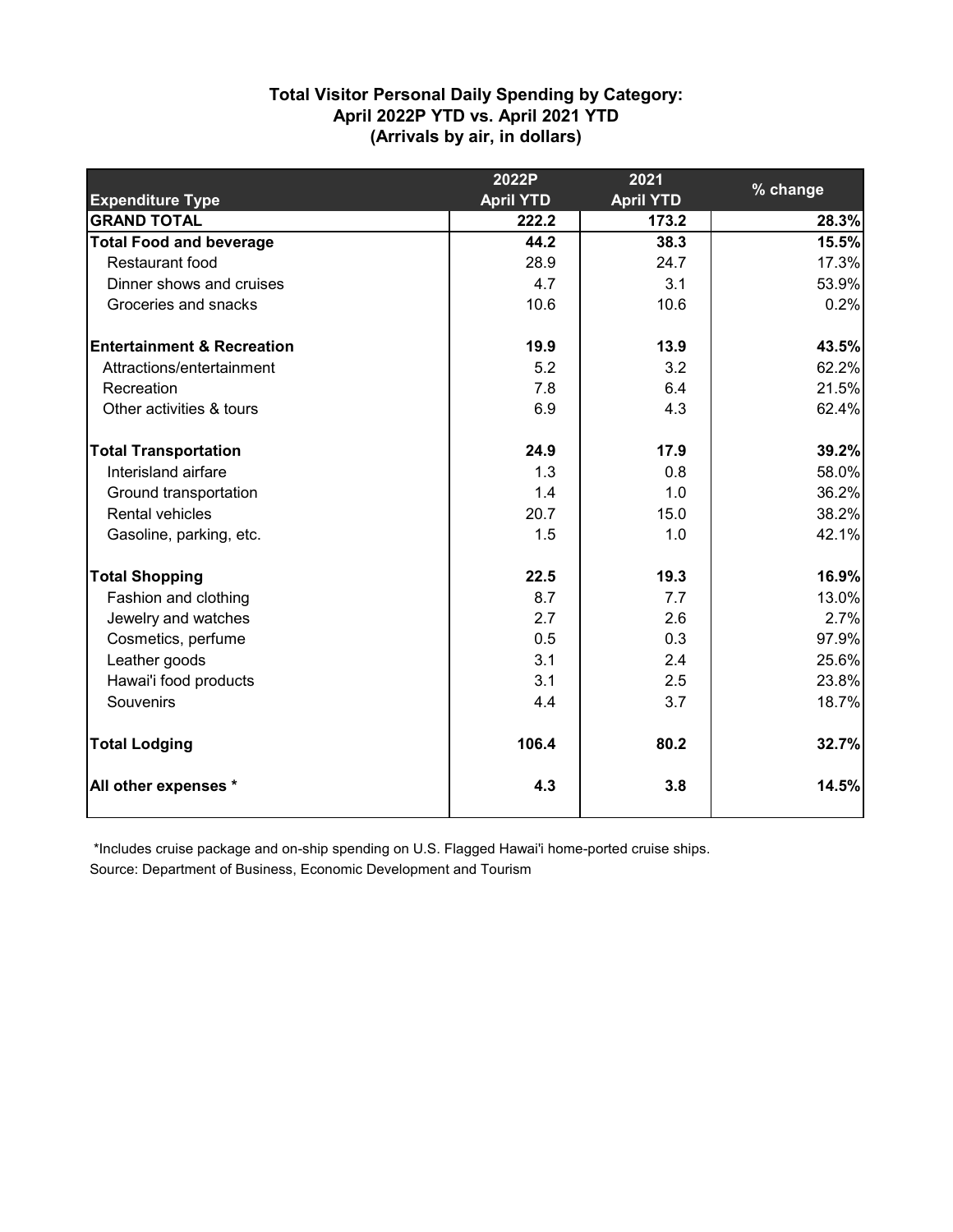#### **(Arrivals by air, in dollars) Total Visitor Personal Daily Spending by Category: April 2022P YTD vs. April 2019 YTD**

|                                       | 2022P            | 2019             | % change |
|---------------------------------------|------------------|------------------|----------|
| <b>Expenditure Type</b>               | <b>April YTD</b> | <b>April YTD</b> |          |
| <b>GRAND TOTAL</b>                    | 222.2            | 196.1            | 13.3%    |
| <b>Total Food and beverage</b>        | 44.2             | 40.3             | 9.7%     |
| <b>Restaurant food</b>                | 28.9             | 26.4             | 9.5%     |
| Dinner shows and cruises              | 4.7              | 3.9              | 20.4%    |
| Groceries and snacks                  | 10.6             | 10.0             | 6.3%     |
| <b>Entertainment &amp; Recreation</b> | 19.9             | 16.5             | 20.6%    |
| Attractions/entertainment             | 5.2              | 5.0              | 3.1%     |
| Recreation                            | 7.8              | 5.7              | 37.3%    |
| Other activities & tours              | 6.9              | 5.9              | 17.4%    |
| <b>Total Transportation</b>           | 24.9             | 19.5             | 27.7%    |
| Interisland airfare                   | 1.3              | 2.4              | -45.6%   |
| Ground transportation                 | 1.4              | 1.7              | $-19.4%$ |
| Rental vehicles                       | 20.7             | 14.2             | 46.3%    |
| Gasoline, parking, etc.               | 1.5              | 1.3              | 14.7%    |
| <b>Total Shopping</b>                 | 22.4             | 24.6             | $-8.8%$  |
| Fashion and clothing                  | 8.7              | 9.8              | $-11.2%$ |
| Jewelry and watches                   | 2.7              | 2.7              | $-1.3%$  |
| Cosmetics, perfume                    | 0.5              | 1.0              | $-51.0%$ |
| Leather goods                         | 3.1              | 3.4              | $-11.1%$ |
| Hawai'i food products                 | 3.1              | 3.7              | $-17.3%$ |
| Souvenirs                             | 4.4              | 4.0              | 10.7%    |
| <b>Total Lodging</b>                  | 106.5            | 88.0             | 21.1%    |
| All other expenses *                  | 4.3              | 7.2              | $-40.6%$ |

\*Includes cruise package and on-ship spending on U.S. Flagged Hawai'i home-ported cruise ships.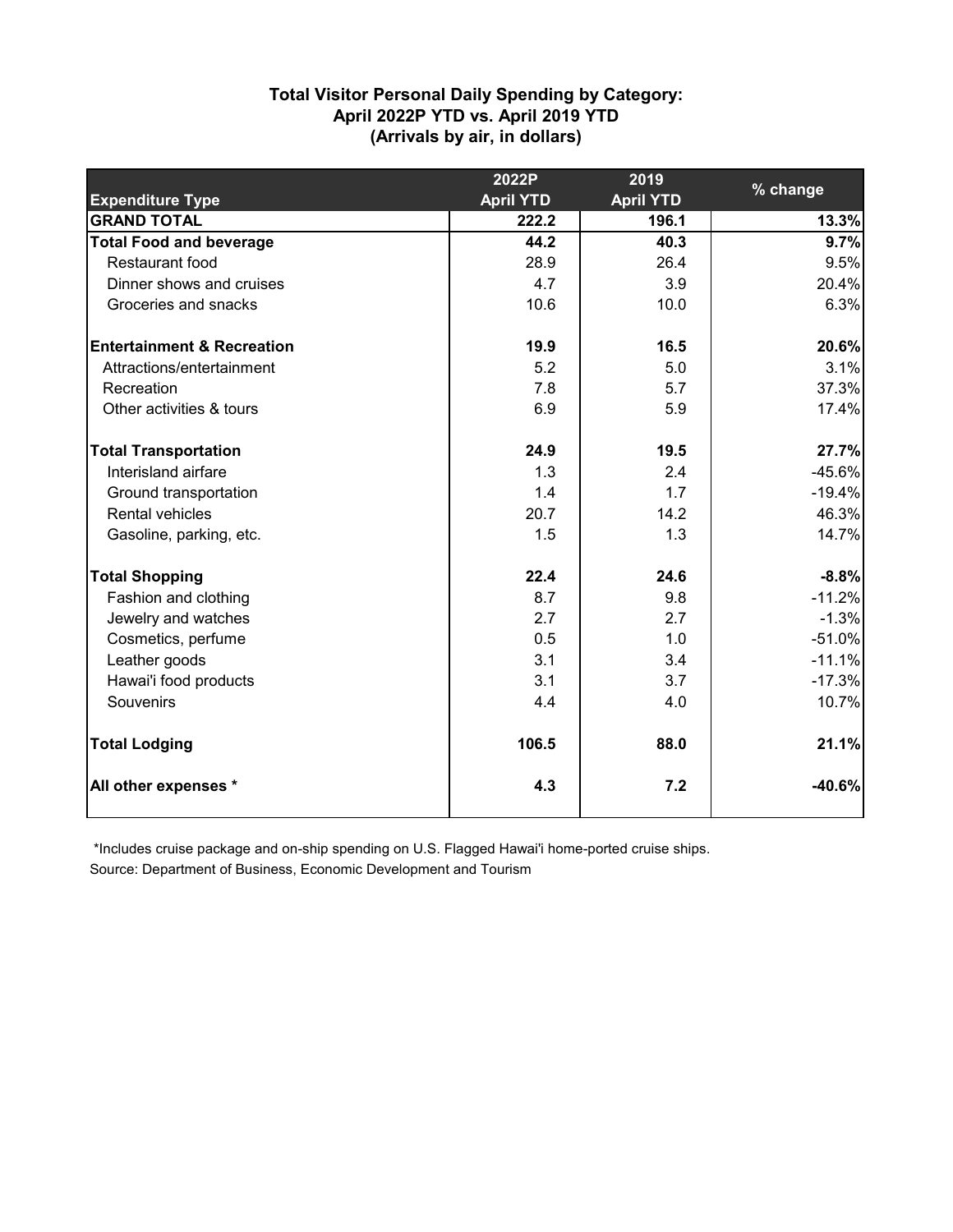# **(Arrivals by air, in dollars) U.S. Total Visitor Personal Daily Spending by Category: April 2022P YTD vs. April 2021 YTD**

|                                       | 2022P            | 2021             | % change |
|---------------------------------------|------------------|------------------|----------|
| <b>Expenditure Type</b>               | <b>April YTD</b> | <b>April YTD</b> |          |
| <b>GRAND TOTAL</b>                    | 227.6            | 172.9            | 31.6%    |
| <b>Total Food and beverage</b>        | 45.2             | 38.3             | 18.2%    |
| <b>Restaurant food</b>                | 29.6             | 24.6             | 20.1%    |
| Dinner shows and cruises              | 4.7              | 3.0              | 57.1%    |
| Groceries and snacks                  | 10.9             | 10.6             | 2.8%     |
| <b>Entertainment &amp; Recreation</b> | 20.3             | 13.8             | 47.3%    |
| Attractions/entertainment             | 5.0              | 3.1              | 60.1%    |
| Recreation                            | 8.3              | 6.5              | 27.9%    |
| Other activities & tours              | 7.1              | 4.2              | 67.6%    |
| <b>Total Transportation</b>           | 25.7             | 17.8             | 43.9%    |
| Interisland airfare                   | 1.1              | 0.8              | 44.7%    |
| Ground transportation                 | 1.3              | 1.0              | 30.2%    |
| <b>Rental vehicles</b>                | 21.8             | 15.1             | 44.8%    |
| Gasoline, parking, etc.               | 1.5              | 1.0              | 44.3%    |
| <b>Total Shopping</b>                 | 21.3             | 18.9             | 12.9%    |
| Fashion and clothing                  | 7.7              | 7.5              | 3.6%     |
| Jewelry and watches                   | 2.7              | 2.6              | 2.8%     |
| Cosmetics, perfume                    | 0.4              | 0.2              | 55.6%    |
| Leather goods                         | 2.9              | 2.4              | 21.2%    |
| Hawai'i food products                 | 3.2              | 2.5              | 28.1%    |
| Souvenirs                             | 4.4              | 3.7              | 20.5%    |
| <b>Total Lodging</b>                  | 111.0            | 80.5             | 37.9%    |
| All other expenses *                  | 4.1              | 3.7              | 10.9%    |

\*Includes cruise package and on-ship spending on U.S. Flagged Hawai'i home-ported cruise ships.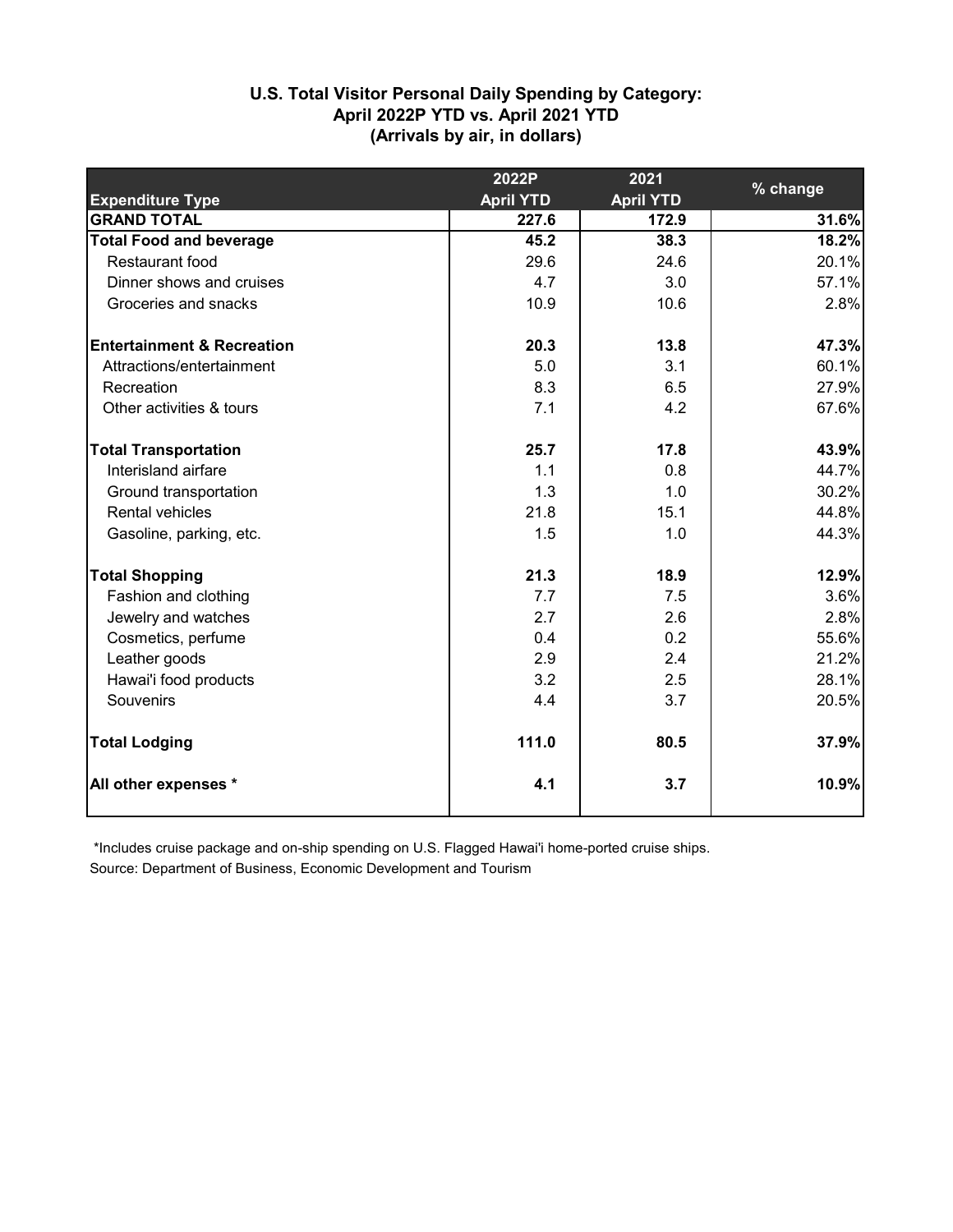# **(Arrivals by air, in dollars) U.S. Total Visitor Personal Daily Spending by Category: April 2022P YTD vs. April 2019 YTD**

|                                       | 2022P            | 2019             | % change |
|---------------------------------------|------------------|------------------|----------|
| <b>Expenditure Type</b>               | <b>April YTD</b> | <b>April YTD</b> |          |
| <b>GRAND TOTAL</b>                    | 227.6            | 188.6            | 20.6%    |
| <b>Total Food and beverage</b>        | 45.2             | 38.6             | 17.0%    |
| <b>Restaurant food</b>                | 29.6             | 25.0             | 18.0%    |
| Dinner shows and cruises              | 4.7              | 4.0              | 17.7%    |
| Groceries and snacks                  | 10.9             | 9.6              | 14.0%    |
| <b>Entertainment &amp; Recreation</b> | 20.3             | 16.3             | 25.1%    |
| Attractions/entertainment             | 5.0              | 4.2              | 17.9%    |
| Recreation                            | 8.3              | 6.3              | 31.9%    |
| Other activities & tours              | 7.1              | 5.7              | 23.0%    |
| <b>Total Transportation</b>           | 25.7             | 20.0             | 28.6%    |
| Interisland airfare                   | 1.1              | 2.2              | $-50.4%$ |
| Ground transportation                 | 1.3              | 1.0              | 27.1%    |
| <b>Rental vehicles</b>                | 21.8             | 15.5             | 40.9%    |
| Gasoline, parking, etc.               | 1.5              | 1.3              | 17.5%    |
| <b>Total Shopping</b>                 | 21.3             | 16.2             | 31.3%    |
| Fashion and clothing                  | 7.7              | 6.5              | 19.4%    |
| Jewelry and watches                   | 2.7              | 2.3              | 19.2%    |
| Cosmetics, perfume                    | 0.4              | 0.4              | $-7.8%$  |
| Leather goods                         | 2.9              | 0.7              | 311.1%   |
| Hawai'i food products                 | 3.2              | 2.8              | 14.6%    |
| Souvenirs                             | 4.4              | 3.6              | 22.9%    |
| <b>Total Lodging</b>                  | 111.0            | 90.9             | 22.1%    |
| All other expenses *                  | 4.1              | 6.6              | $-38.8%$ |

\*Includes cruise package and on-ship spending on U.S. Flagged Hawai'i home-ported cruise ships.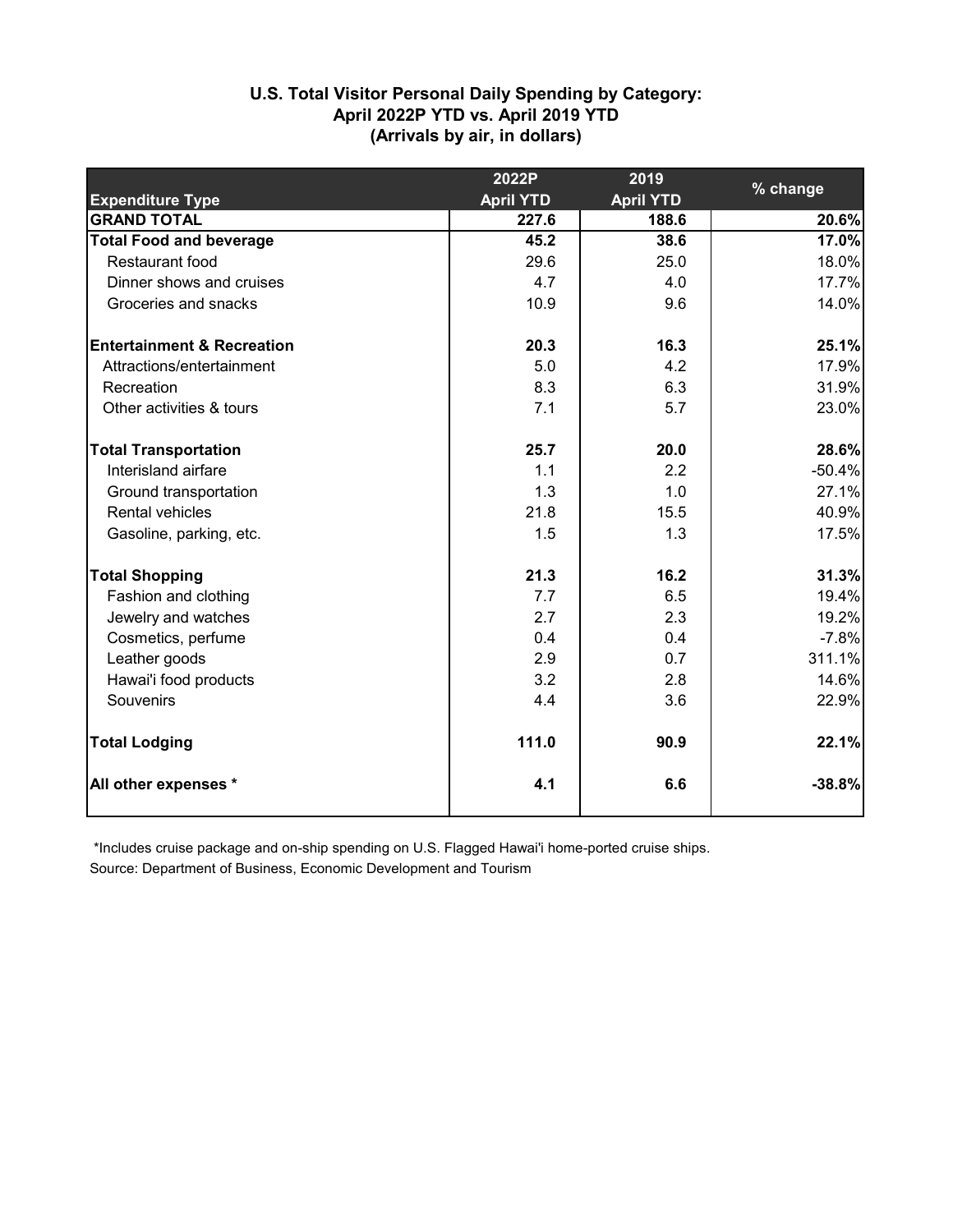# **(Arrivals by air, in dollars) U.S. West Visitor Personal Daily Spending by Category: April 2022P YTD vs. April 2021 YTD**

|                                       | 2022P            | 2021             | % change |
|---------------------------------------|------------------|------------------|----------|
| <b>Expenditure Type</b>               | <b>April YTD</b> | <b>April YTD</b> |          |
| <b>GRAND TOTAL</b>                    | 221.4            | 169.5            | 30.6%    |
| <b>Total Food and beverage</b>        | 44.5             | 37.7             | 18.0%    |
| <b>Restaurant food</b>                | 28.7             | 23.8             | 20.5%    |
| Dinner shows and cruises              | 4.5              | 2.9              | 58.1%    |
| Groceries and snacks                  | 11.3             | 11.1             | 2.4%     |
| <b>Entertainment &amp; Recreation</b> | 18.1             | 12.4             | 46.5%    |
| Attractions/entertainment             | 4.1              | 2.8              | 48.7%    |
| Recreation                            | 7.8              | 5.8              | 34.8%    |
| Other activities & tours              | 6.2              | 3.8              | 63.0%    |
| <b>Total Transportation</b>           | 25.1             | 17.3             | 45.1%    |
| Interisland airfare                   | 0.7              | 0.6              | 24.2%    |
| Ground transportation                 | 1.3              | 0.9              | 39.1%    |
| Rental vehicles                       | 21.6             | 14.8             | 46.1%    |
| Gasoline, parking, etc.               | 1.5              | 1.0              | 49.6%    |
| <b>Total Shopping</b>                 | 21.0             | 18.6             | 12.5%    |
| Fashion and clothing                  | 7.8              | 7.3              | 6.6%     |
| Jewelry and watches                   | 2.1              | 2.2              | $-5.1%$  |
| Cosmetics, perfume                    | 0.3              | 0.2              | 53.9%    |
| Leather goods                         | 3.2              | 2.7              | 17.3%    |
| Hawai'i food products                 | 3.4              | 2.6              | 31.3%    |
| Souvenirs                             | 4.1              | 3.5              | 16.1%    |
| <b>Total Lodging</b>                  | 109.3            | 79.9             | 36.9%    |
| All other expenses *                  | 3.3              | 3.5              | $-6.7%$  |

\*Includes cruise package and on-ship spending on U.S. Flagged Hawai'i home-ported cruise ships.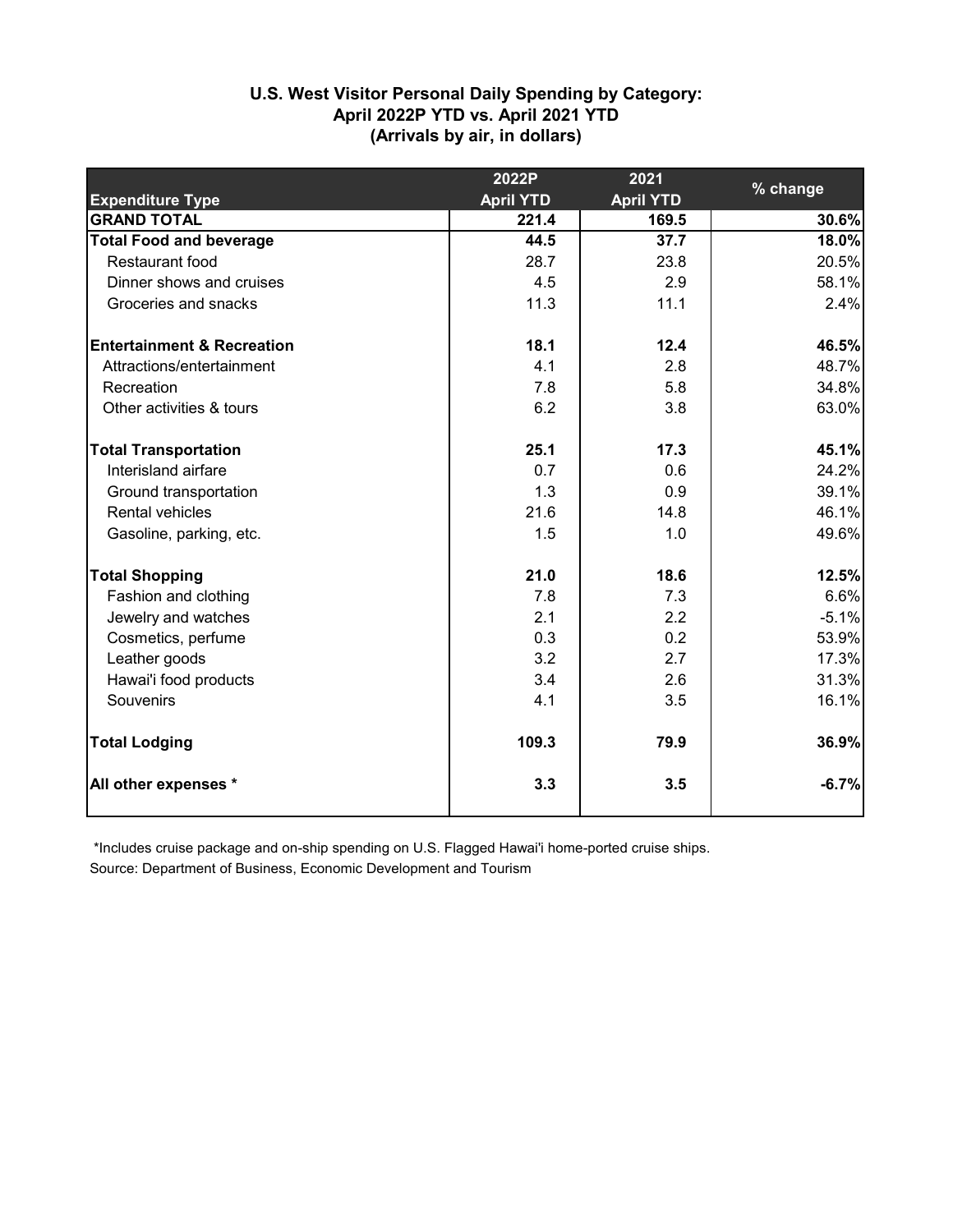# **(Arrivals by air, in dollars) U.S. West Visitor Personal Daily Spending by Category: April 2022P YTD vs. April 2019 YTD**

|                                       | 2022P            | 2019             | % change |
|---------------------------------------|------------------|------------------|----------|
| <b>Expenditure Type</b>               | <b>April YTD</b> | <b>April YTD</b> |          |
| <b>GRAND TOTAL</b>                    | 221.4            | 177.5            | 24.8%    |
| <b>Total Food and beverage</b>        | 44.5             | 36.8             | 21.1%    |
| <b>Restaurant food</b>                | 28.7             | 23.2             | 23.8%    |
| Dinner shows and cruises              | 4.5              | 3.6              | 26.6%    |
| Groceries and snacks                  | 11.3             | 10.0             | 12.9%    |
| <b>Entertainment &amp; Recreation</b> | 18.1             | 14.2             | 28.2%    |
| Attractions/entertainment             | 4.1              | 3.6              | 16.5%    |
| Recreation                            | 7.8              | 5.9              | 32.3%    |
| Other activities & tours              | 6.2              | 4.7              | 31.8%    |
| <b>Total Transportation</b>           | 25.1             | 19.0             | 32.4%    |
| Interisland airfare                   | 0.7              | 1.7              | $-55.4%$ |
| Ground transportation                 | 1.3              | 0.9              | 41.1%    |
| <b>Rental vehicles</b>                | 21.6             | 15.3             | 41.4%    |
| Gasoline, parking, etc.               | 1.5              | 1.1              | 32.0%    |
| <b>Total Shopping</b>                 | 21.0             | 15.6             | 34.6%    |
| Fashion and clothing                  | 7.8              | 6.3              | 25.1%    |
| Jewelry and watches                   | 2.1              | 2.1              | 0.7%     |
| Cosmetics, perfume                    | 0.3              | 0.3              | 4.3%     |
| Leather goods                         | 3.2              | 0.9              | 235.5%   |
| Hawai'i food products                 | 3.4              | 2.8              | 22.1%    |
| Souvenirs                             | 4.1              | 3.2              | 29.9%    |
| <b>Total Lodging</b>                  | 109.3            | 87.8             | 24.6%    |
| All other expenses *                  | 3.3              | 4.2              | $-22.0%$ |

\*Includes cruise package and on-ship spending on U.S. Flagged Hawai'i home-ported cruise ships.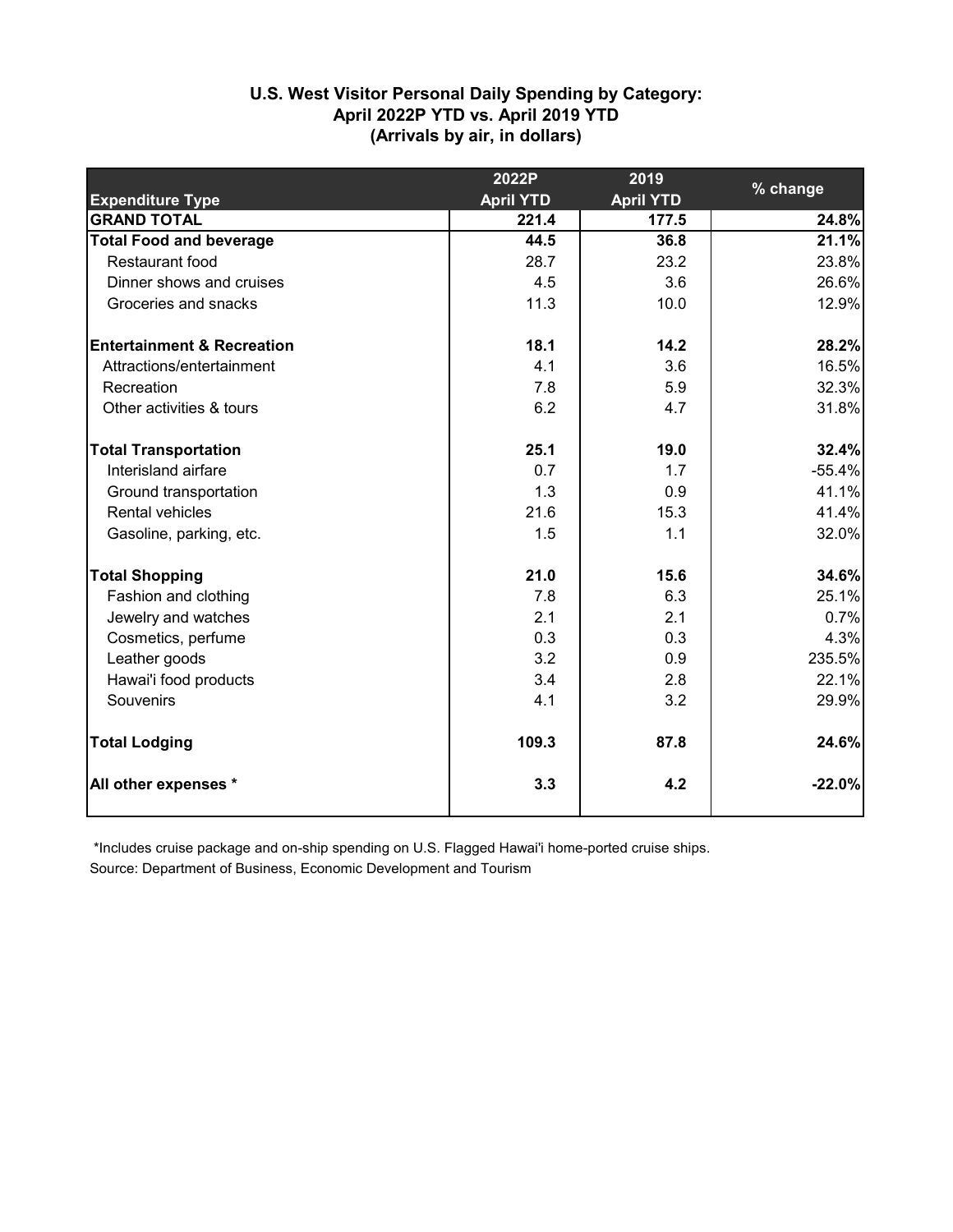# **(Arrivals by air, in dollars) U.S. East Visitor Personal Daily Spending by Category: April 2022P YTD vs. April 2021 YTD**

|                                       | 2022P            | 2021             |          |
|---------------------------------------|------------------|------------------|----------|
| <b>Expenditure Type</b>               | <b>April YTD</b> | <b>April YTD</b> | % change |
| <b>GRAND TOTAL</b>                    | 238.6            | 180.6            | 32.1%    |
| <b>Total Food and beverage</b>        | 46.4             | 39.4             | 17.8%    |
| <b>Restaurant food</b>                | 31.1             | 26.4             | 17.9%    |
| Dinner shows and cruises              | 5.0              | 3.3              | 52.6%    |
| Groceries and snacks                  | 10.3             | 9.7              | 5.7%     |
| <b>Entertainment &amp; Recreation</b> | 24.3             | 17.0             | 42.8%    |
| Attractions/entertainment             | 6.6              | 3.9              | 68.7%    |
| Recreation                            | 9.1              | 7.9              | 14.0%    |
| Other activities & tours              | 8.7              | 5.2              | 67.6%    |
| <b>Total Transportation</b>           | 26.6             | 19.0             | 40.2%    |
| Interisland airfare                   | 1.7              | 1.1              | 55.7%    |
| Ground transportation                 | 1.3              | 1.2              | 13.9%    |
| Rental vehicles                       | 22.1             | 15.6             | 41.5%    |
| Gasoline, parking, etc.               | 1.5              | 1.1              | 33.5%    |
| <b>Total Shopping</b>                 | 21.9             | 19.3             | 13.0%    |
| Fashion and clothing                  | 7.6              | 7.7              | $-2.3%$  |
| Jewelry and watches                   | 3.7              | 3.5              | 7.2%     |
| Cosmetics, perfume                    | 0.5              | 0.3              | 50.8%    |
| Leather goods                         | 2.4              | 1.6              | 43.7%    |
| Hawai'i food products                 | 2.7              | 2.2              | 24.7%    |
| Souvenirs                             | 5.0              | 4.0              | 25.5%    |
| <b>Total Lodging</b>                  | 114.0            | 81.9             | 39.1%    |
| All other expenses *                  | 5.4              | 3.9              | 38.1%    |

\*Includes cruise package and on-ship spending on U.S. Flagged Hawai'i home-ported cruise ships.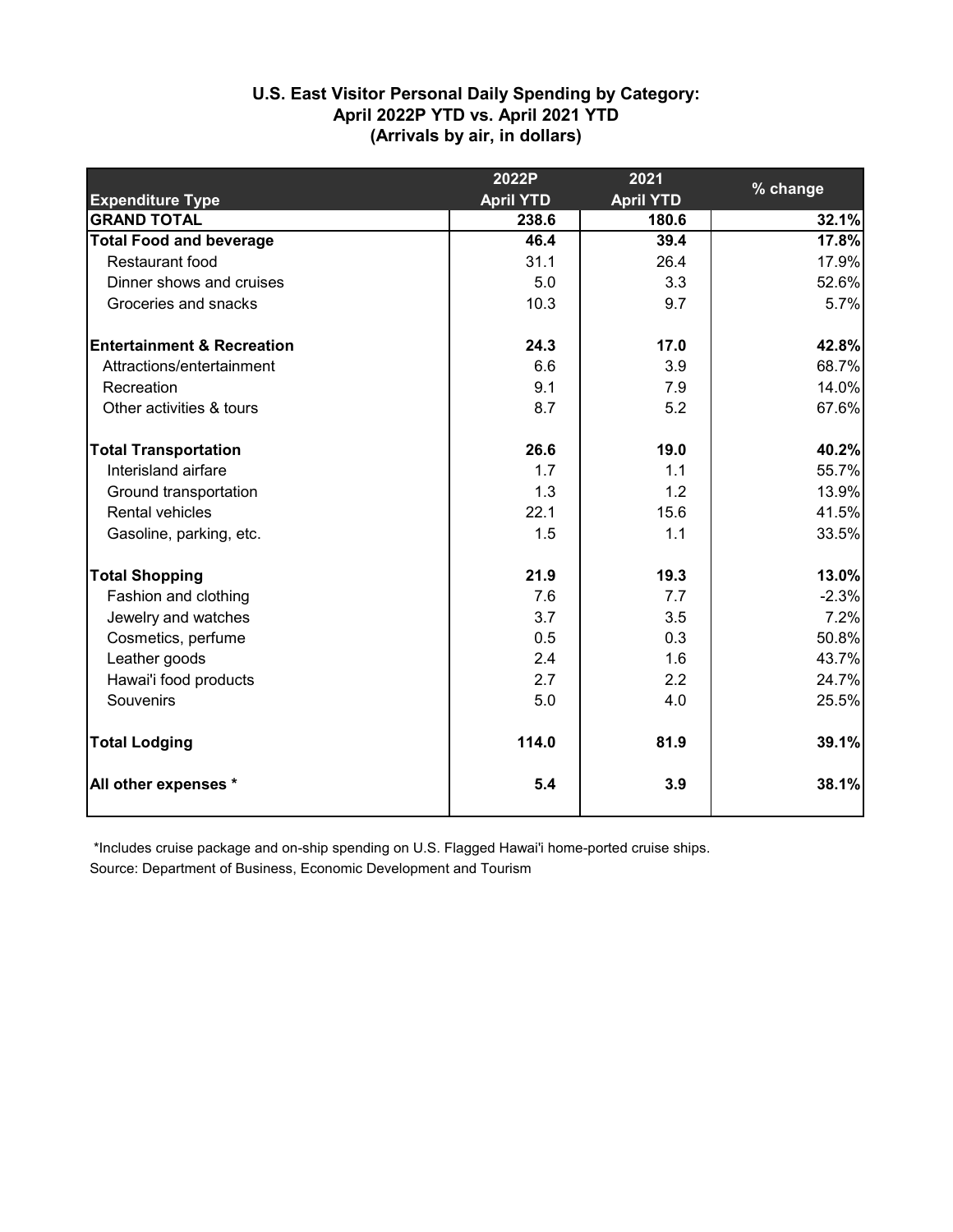# **(Arrivals by air, in dollars) U.S. East Visitor Personal Daily Spending by Category: April 2022P YTD vs. April 2019 YTD**

|                                       | 2022P            | 2019             |          |
|---------------------------------------|------------------|------------------|----------|
| <b>Expenditure Type</b>               | <b>April YTD</b> | <b>April YTD</b> | % change |
| <b>GRAND TOTAL</b>                    | 238.6            | 207.3            | 15.1%    |
| <b>Total Food and beverage</b>        | 46.4             | 41.8             | 11.2%    |
| Restaurant food                       | 31.1             | 28.2             | 10.5%    |
| Dinner shows and cruises              | 5.0              | 4.7              | 7.0%     |
| Groceries and snacks                  | 10.3             | 8.9              | 15.6%    |
| <b>Entertainment &amp; Recreation</b> | 24.3             | 19.8             | 23.0%    |
| Attractions/entertainment             | 6.6              | 5.4              | 21.7%    |
| Recreation                            | 9.1              | 6.9              | 32.2%    |
| Other activities & tours              | 8.7              | 7.5              | 15.6%    |
| <b>Total Transportation</b>           | 26.6             | 21.6             | 23.5%    |
| Interisland airfare                   | 1.7              | 3.1              | $-44.3%$ |
| Ground transportation                 | 1.3              | 1.2              | 9.5%     |
| <b>Rental vehicles</b>                | 22.1             | 15.8             | 40.1%    |
| Gasoline, parking, etc.               | 1.5              | 1.5              | $-0.9%$  |
| <b>Total Shopping</b>                 | 21.9             | 17.3             | 26.5%    |
| Fashion and clothing                  | 7.6              | 6.8              | 10.4%    |
| Jewelry and watches                   | 3.7              | 2.5              | 48.4%    |
| Cosmetics, perfume                    | 0.5              | 0.6              | $-17.5%$ |
| Leather goods                         | 2.4              | 0.3              | 702.6%   |
| Hawai'i food products                 | 2.7              | 2.7              | 0.4%     |
| Souvenirs                             | 5.0              | 4.4              | 15.4%    |
| <b>Total Lodging</b>                  | 114.0            | 96.3             | 18.4%    |
| All other expenses *                  | 5.4              | 10.6             | $-49.0%$ |

\*Includes cruise package and on-ship spending on U.S. Flagged Hawai'i home-ported cruise ships.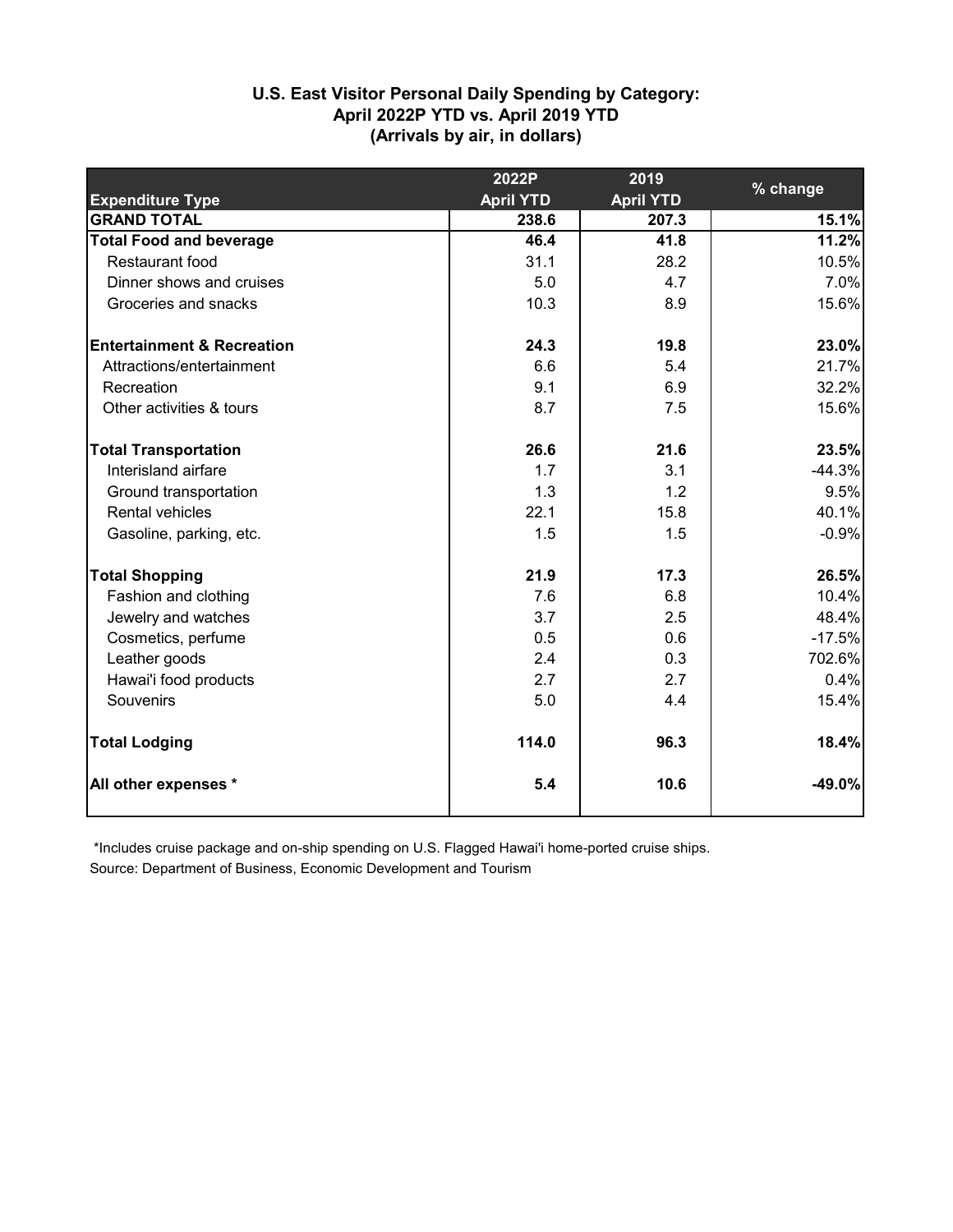# **(Arrivals by air, in dollars) Japan Visitor Personal Daily Spending by Category: April 2022P YTD vs. April 2021 YTD**

|                                       | 2022P            | 2021             |          |
|---------------------------------------|------------------|------------------|----------|
| <b>Expenditure Type</b>               | <b>April YTD</b> | <b>April YTD</b> | % change |
| <b>GRAND TOTAL</b>                    | 220.1            | 208.1            | 5.8%     |
| <b>Total Food and beverage</b>        | 51.4             | 47.4             | 8.4%     |
| <b>Restaurant food</b>                | 33.4             | 29.9             | 11.5%    |
| Dinner shows and cruises              | 1.6              | 1.5              | 4.1%     |
| Groceries and snacks                  | 16.4             | 15.9             | 3.0%     |
| <b>Entertainment &amp; Recreation</b> | 9.4              | 12.5             | $-24.9%$ |
| Attractions/entertainment             | 2.9              | 4.2              | $-31.2%$ |
| Recreation                            | 3.8              | 7.3              | $-47.5%$ |
| Other activities & tours              | 2.6              | 0.9              | 180.6%   |
| <b>Total Transportation</b>           | 15.8             | 12.1             | 30.5%    |
| Interisland airfare                   | 1.8              | 0.2              | 607.0%   |
| Ground transportation                 | 3.4              | 2.9              | 18.6%    |
| <b>Rental vehicles</b>                | 9.2              | 7.3              | 25.3%    |
| Gasoline, parking, etc.               | 1.4              | 1.7              | $-12.8%$ |
| <b>Total Shopping</b>                 | 55.7             | 48.7             | 14.5%    |
| Fashion and clothing                  | 21.7             | 20.8             | 4.3%     |
| Jewelry and watches                   | 5.4              | 4.0              | 34.6%    |
| Cosmetics, perfume                    | 3.2              | 3.5              | $-10.2%$ |
| Leather goods                         | 12.3             | 10.1             | 21.8%    |
| Hawai'i food products                 | 9.0              | 5.7              | 57.4%    |
| Souvenirs                             | 4.2              | 4.5              | $-7.5%$  |
| <b>Total Lodging</b>                  | 83.9             | 83.7             | 0.3%     |
| All other expenses *                  | 3.9              | 3.8              | 2.5%     |

\*Includes cruise package and on-ship spending on U.S. Flagged Hawai'i home-ported cruise ships.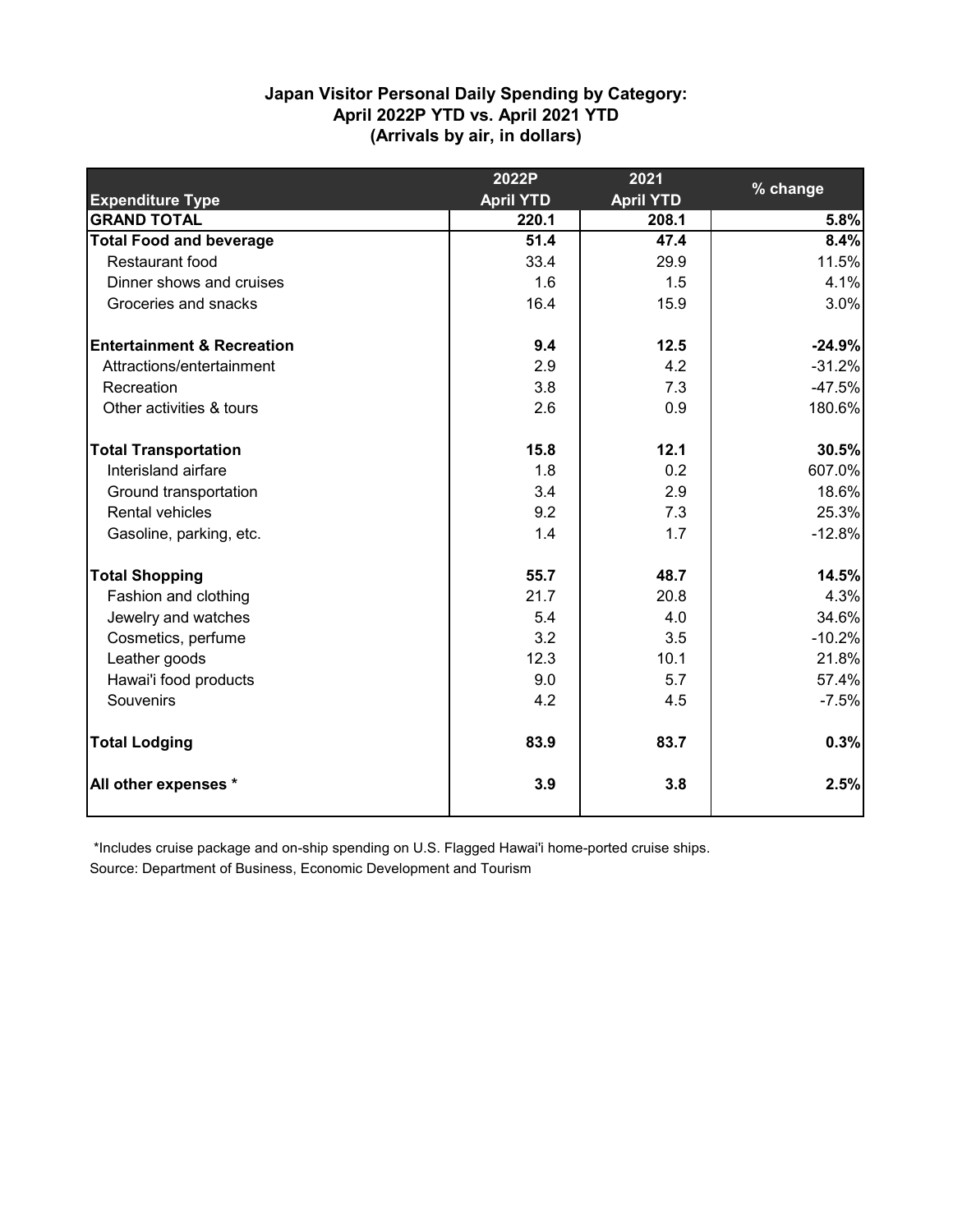# **(Arrivals by air, in dollars) Japan Visitor Personal Daily Spending by Category: April 2022P YTD vs. April 2019 YTD**

|                                       | 2022P              | 2019               | % change |
|---------------------------------------|--------------------|--------------------|----------|
| <b>Expenditure Type</b>               | <b>January YTD</b> | <b>January YTD</b> |          |
| <b>GRAND TOTAL</b>                    | 220.1              | 238.3              | $-7.7%$  |
| <b>Total Food and beverage</b>        | 51.4               | 51.6               | $-0.4%$  |
| <b>Restaurant food</b>                | 33.4               | 38.5               | $-13.3%$ |
| Dinner shows and cruises              | 1.6                | 3.8                | $-58.2%$ |
| Groceries and snacks                  | 16.4               | 9.2                | 78.6%    |
| <b>Entertainment &amp; Recreation</b> | 9.4                | 18.2               | $-48.5%$ |
| Attractions/entertainment             | 2.9                | 6.3                | $-53.5%$ |
| Recreation                            | 3.8                | 3.5                | 8.5%     |
| Other activities & tours              | 2.6                | 8.4                | $-68.8%$ |
| <b>Total Transportation</b>           | 15.8               | 11.6               | 36.2%    |
| Interisland airfare                   | 1.8                | 1.3                | 31.1%    |
| Ground transportation                 | 3.4                | 6.1                | $-43.9%$ |
| <b>Rental vehicles</b>                | 9.2                | 3.8                | 138.5%   |
| Gasoline, parking, etc.               | 1.4                | 0.4                | 258.7%   |
| <b>Total Shopping</b>                 | 55.7               | 65.9               | $-15.5%$ |
| Fashion and clothing                  | 21.7               | 18.7               | 16.3%    |
| Jewelry and watches                   | 5.4                | 7.2                | $-24.7%$ |
| Cosmetics, perfume                    | 3.2                | 4.0                | $-20.0%$ |
| Leather goods                         | 12.3               | 16.9               | $-27.5%$ |
| Hawai'i food products                 | 9.0                | 13.3               | $-32.3%$ |
| Souvenirs                             | 4.2                | 6.2                | $-32.0%$ |
| <b>Total Lodging</b>                  | 83.9               | 80.2               | 4.6%     |
| All other expenses *                  | 3.9                | 10.8               | $-63.7%$ |

\*Includes cruise package and on-ship spending on U.S. Flagged Hawai'i home-ported cruise ships.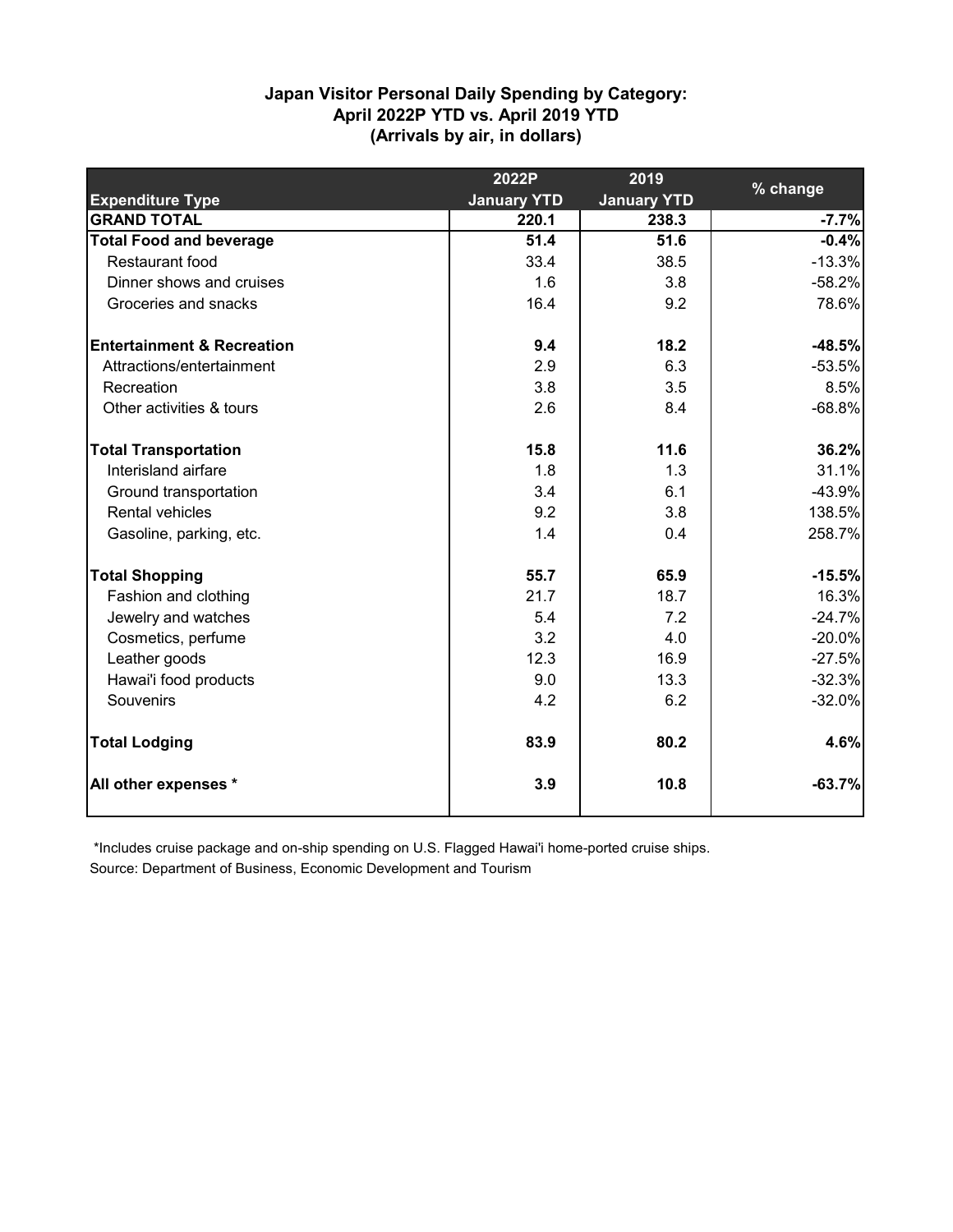# **(Arrivals by air, in dollars) Canada Visitor Personal Daily Spending by Category: April 2022P YTD vs. April 2021 YTD**

|                                       | 2022P            | 2021             |          |
|---------------------------------------|------------------|------------------|----------|
| <b>Expenditure Type</b>               | <b>April YTD</b> | <b>April YTD</b> | % change |
| <b>GRAND TOTAL</b>                    | 177.3            | 165.3            | 7.2%     |
| <b>Total Food and beverage</b>        | 36.7             | 39.9             | $-8.1%$  |
| <b>Restaurant food</b>                | 20.4             | 23.2             | $-12.1%$ |
| Dinner shows and cruises              | 2.0              | 0.2              | 741.5%   |
| Groceries and snacks                  | 14.3             | 16.5             | $-13.3%$ |
| <b>Entertainment &amp; Recreation</b> | 10.7             | 6.4              | 67.2%    |
| Attractions/entertainment             | 2.7              | 0.9              | 214.6%   |
| Recreation                            | 4.6              | 4.1              | 12.6%    |
| Other activities & tours              | 3.4              | 1.4              | 133.6%   |
| <b>Total Transportation</b>           | 21.4             | 17.2             | 25.0%    |
| Interisland airfare                   | 0.9              | 3.3              | $-71.9%$ |
| Ground transportation                 | 1.2              | 1.1              | 9.0%     |
| Rental vehicles                       | 18.0             | 11.0             | 64.2%    |
| Gasoline, parking, etc.               | 1.3              | 1.8              | $-26.6%$ |
| <b>Total Shopping</b>                 | 13.2             | 10.9             | 21.5%    |
| Fashion and clothing                  | 7.3              | 4.4              | 65.1%    |
| Jewelry and watches                   | 0.8              | 0.4              | 128.0%   |
| Cosmetics, perfume                    | 0.2              | 0.9              | $-81.4%$ |
| Leather goods                         | 0.8              | 1.6              | $-49.0%$ |
| Hawai'i food products                 | 2.0              | 2.1              | $-0.9%$  |
| Souvenirs                             | 2.1              | 1.6              | 34.1%    |
| <b>Total Lodging</b>                  | 93.2             | 82.5             | 13.0%    |
| All other expenses *                  | 2.0              | 8.5              | $-76.1%$ |

\*Includes cruise package and on-ship spending on U.S. Flagged Hawai'i home-ported cruise ships.